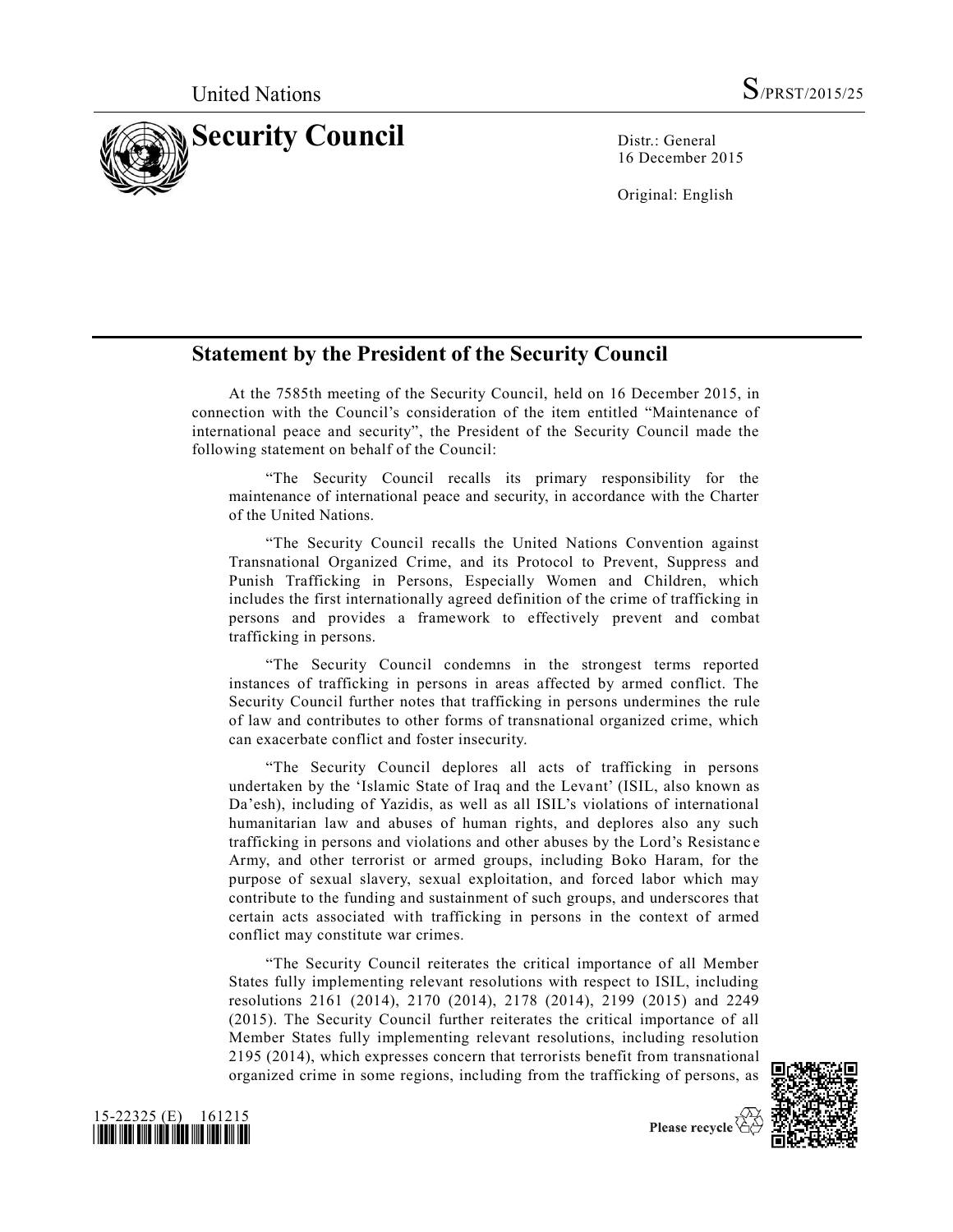well as resolution 2242 (2015) which expresses concern that acts of sexual and gender-based violence are known to be part of the strategic objectives and ideology of certain terrorist groups.

"The Security Council calls upon Member States to reinforce their political commitment to and improve their implementation of applicable legal obligations to criminalize, prevent, and otherwise combat trafficking in persons, and to strengthen efforts to detect and disrupt trafficking in persons, including implementing robust victim identification mechanisms and providing access to protection and assistance for identified victims, particularly in relation to conflict. The Security Council underscores in this regard the importance of international law enforcement cooperation, including with respect to investigation and prosecution of trafficking cases and in this regard calls for the continued support of the United Nations Office on Drugs and Crime (UNODC) in providing technical assistance upon request.

"The Security Council calls upon Member States to consider ratifying or acceding to the United Nations Convention against Transnational Organized Crime and its Protocol to Prevent, Suppress and Punish Trafficking in Persons, Especially Women and Children. The Security Council further calls upon States Parties to this Convention and to the Protocol to redouble their efforts to implement them effectively.

"The Security Council takes note of the recommendations made by the Working Group on Trafficking in Persons, established by the Conference of the Parties to the United Nations Convention against Transnational Organized Crime, since its inception, and calls upon States to strengthen their efforts in building the necessary political, economic and social conditions to tackle this crime.

"The Security Council notes the particular impact that trafficking in persons in situations of armed conflict has on women and children, including increasing their vulnerability to sexual and gender based violence. The Security Council expresses its intention to continue to address this impact, including, as appropriate, in the context of its Working Group on Children and Armed Conflict, within its mandate, and in the framework of its agenda to prevent and address sexual violence in armed conflict.

"The Security Council expresses solidarity with and compassion for victims of trafficking, including victims of trafficking related to armed conflicts worldwide and underscores the need for Member States and the UN System to proactively identify trafficking victims amongst vulnerable populations, including refugees and internally displaced persons (IDPs), and address comprehensively victims' needs, including proactive victim identification and, as appropriate, the provision of or access to medical and psycho-social assistance, in the context of the UN peacekeeping and peacebuilding efforts, as well as ensure that victims of trafficking in persons are treated as victims of crime and in line with domestic legislation not penalized or stigmatized for their involvement in any unlawful activities in which they have been compelled to engage.

"The Security Council calls upon Member States to hold accountable those who engage in trafficking in persons in situations of armed conflict,